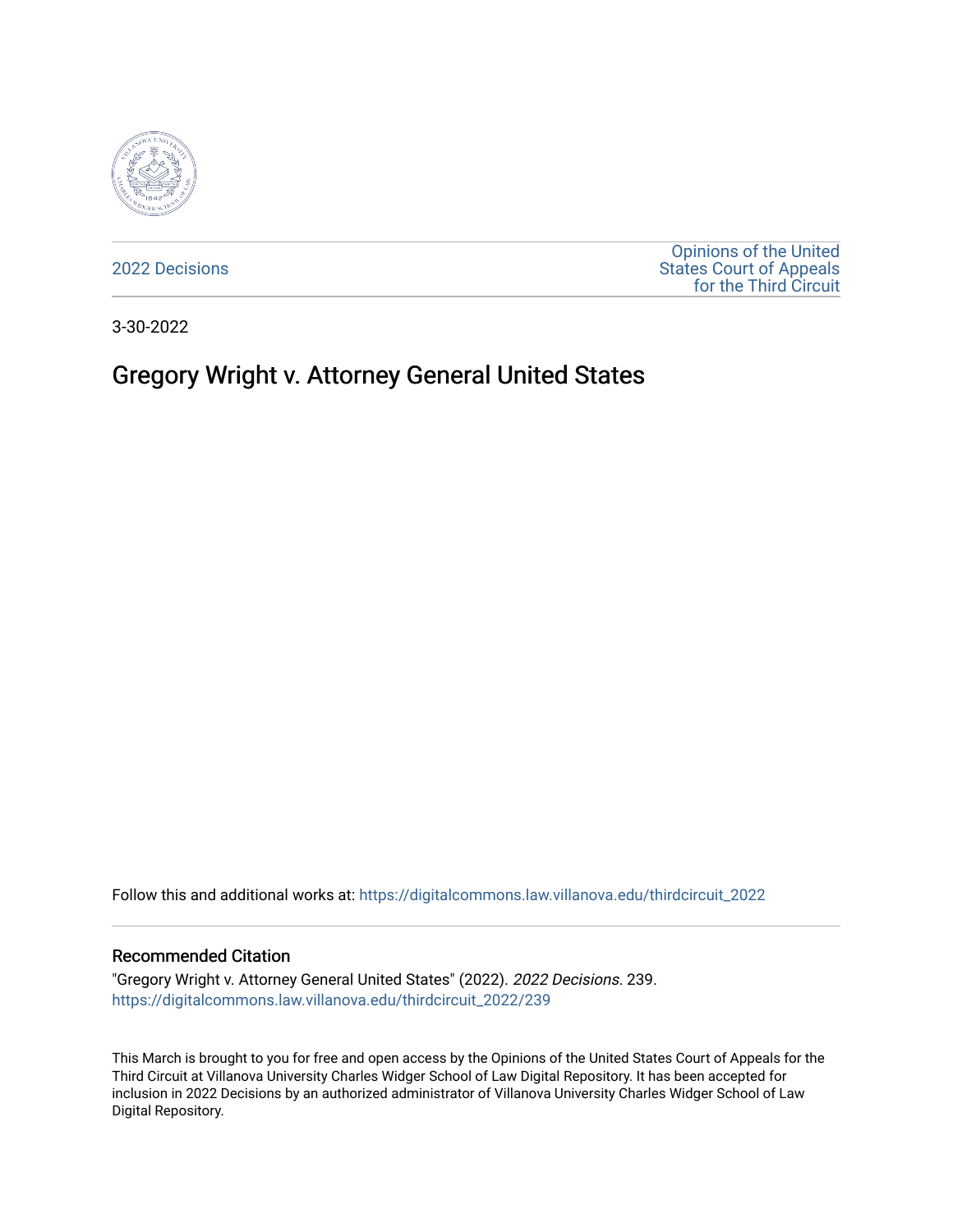#### **NOT PRECEDENTIAL**

#### UNITED STATES COURT OF APPEALS FOR THE THIRD CIRCUIT

 $\mathcal{L}=\mathcal{L}$ 

No. 21-2032 \_\_\_\_\_\_\_\_\_\_\_

## GREGORY WORRELL WRIGHT, Petitioner

v.

## ATTORNEY GENERAL UNITED STATES OF AMERICA \_\_\_\_\_\_\_\_\_\_\_\_\_\_\_\_\_\_\_\_\_\_\_\_\_\_\_\_\_\_\_\_\_\_\_\_

On Petition for Review of an Order of the Board of Immigration Appeals (Agency No. A099-814-552) Immigration Judge: Mirlande Tadal

Submitted Pursuant to Third Circuit L.A.R. 34.1(a) on March 21, 2022

\_\_\_\_\_\_\_\_\_\_\_\_\_\_\_\_\_\_\_\_\_\_\_\_\_\_\_\_\_\_\_\_\_\_\_\_

Before: KRAUSE, BIBAS, and SCIRICA, Circuit Judges

(Opinion filed: March 30, 2022)

\_\_\_\_\_\_\_\_\_\_\_\_\_\_\_\_\_\_\_\_\_\_\_\_\_\_\_\_\_\_\_\_\_\_\_\_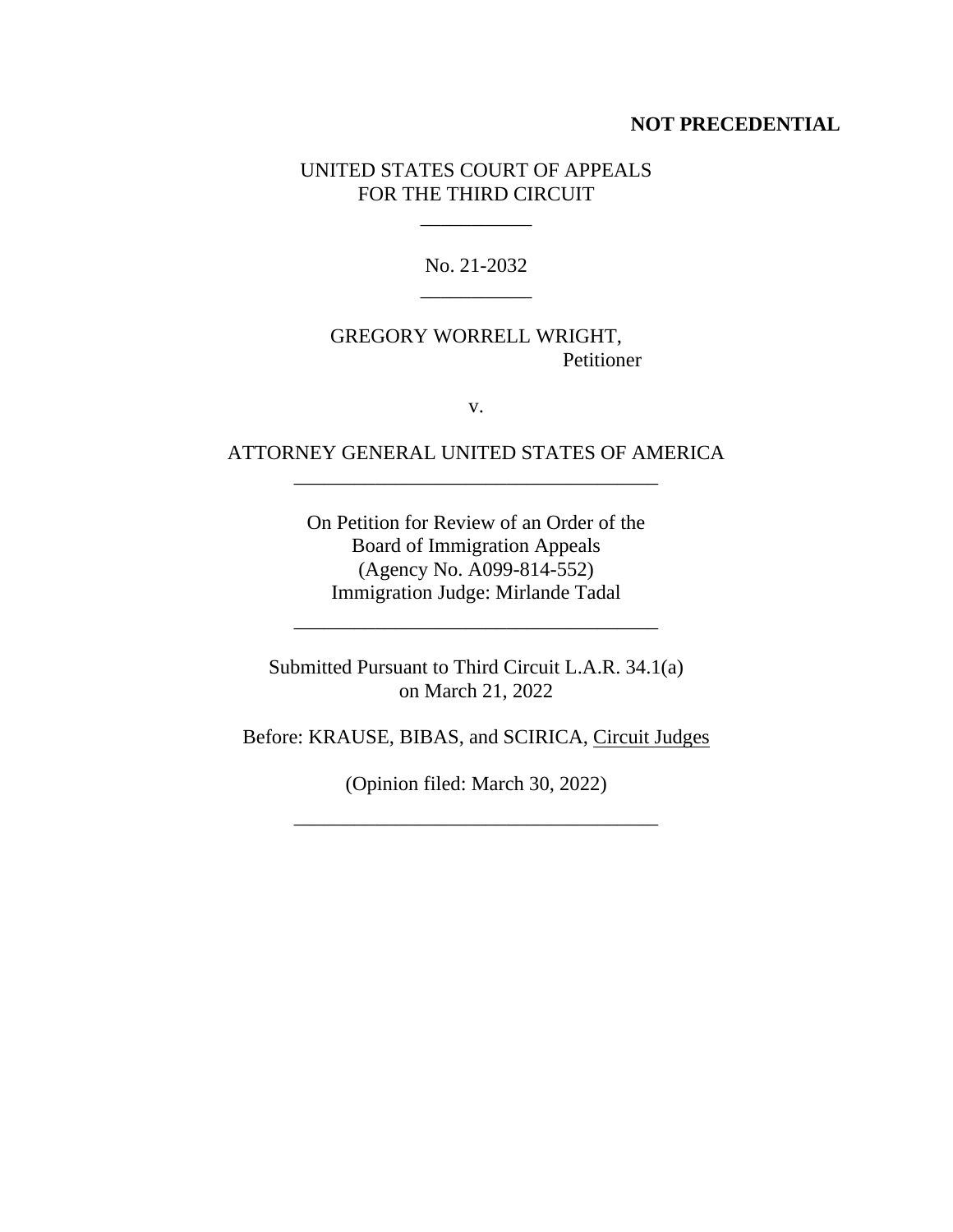## OPINION\* \_\_\_\_\_\_\_\_\_\_\_

\_\_\_\_\_\_\_\_\_\_\_

### PER CURIAM

Gregory Wright petitions for review of a decision by the Board of Immigration Appeals (BIA). For the reasons below, we will deny the petition for review.

Wright, a citizen of Jamaica, entered the United States in 1997 and later became a legal permanent resident. After being convicted of robbery in New Jersey and sentenced to twelve years in prison, he was charged in 2016 as removable as a noncitizen convicted of an aggravated felony related to theft, an aggravated felony crime of violence, and a firearm offense. Represented by counsel, Wright applied for asylum, withholding of removal, and relief under the Convention Against Torture (CAT). The IJ sustained the charge that Wright had been convicted of an aggravated felony crime of violence.<sup>1</sup> Because she also determined that Wright's robbery conviction was a particularly serious crime, she concluded that Wright was ineligible for asylum or withholding of removal. The IJ denied his request for deferral of removal under the CAT, having determined that Wright had not established that he would likely be tortured if removed to Jamaica.

<sup>\*</sup> This disposition is not an opinion of the full Court and pursuant to I.O.P. 5.7 does not constitute binding precedent.

 $<sup>1</sup>$  The IJ did not sustain the charge that Wright was removable for having been convicted</sup> of a firearm offense and did not address whether Wright was removable as a noncitizen convicted of an aggravated felony theft offense.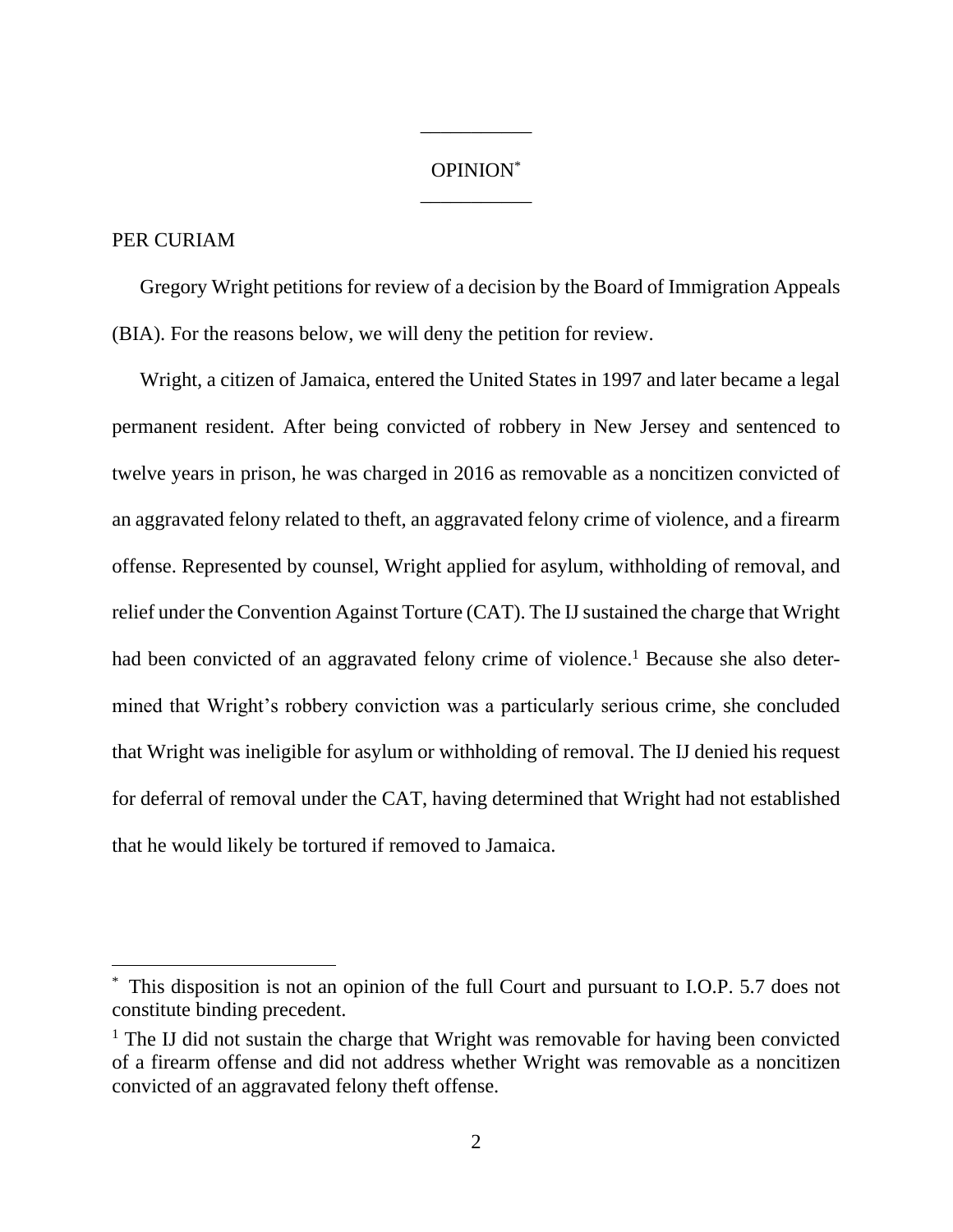Wright filed a pro se appeal to the BIA. The BIA dismissed the appeal and adopted and affirmed the decision of the IJ. It agreed that Wright's robbery conviction qualified as an aggravated felony and a particularly serious crime and that Wright had not met his burden for CAT relief. Wright filed a pro se petition for review.

We have jurisdiction pursuant to 8 U.S.C. §1252. We first address Wright's argument that his robbery conviction does not qualify as an aggravated felony crime of violence under 8 U.S.C. §1101(a)(43)(F). A crime of violence is, in relevant part, "an offense that has as an element the use, attempted use, or threatened use of physical force against the person or property of another." 18 U.S.C. §16(a). The Government must show by clear and convincing evidence that a noncitizen is removable. 8 U.S.C.  $\S 1229a(c)(3)(A)$ . We exercise de novo review over the BIA's legal conclusions. Singh v. Att'y Gen., 677 F.3d 503, 508 (3d Cir. 2012).

We begin by looking at the statute that Wright was convicted of violating. In New Jersey, one commits robbery when, in the course of committing a theft, one "(1) [i]nflicts bodily injury or uses force upon another; or (2) [t]hreatens another with or purposely puts him in fear of immediate bodily injury; or (3) [c]ommits or threatens immediately to commit any crime of the first or second degree." N.J. Stat. Ann. §2C:15-1(a). Wright suggests that juries in New Jersey are charged under all three subsections of the robbery statute and that not all of the subsections describe offenses that qualify as crimes of violence. It appears that he is arguing that the robbery statute is not divisible. We, however, have already held that the New Jersey robbery statute is divisible. United States v. McCants, 952 F.3d 416, 427 (3d Cir. 2020). Thus, we apply the modified categorical approach and may consider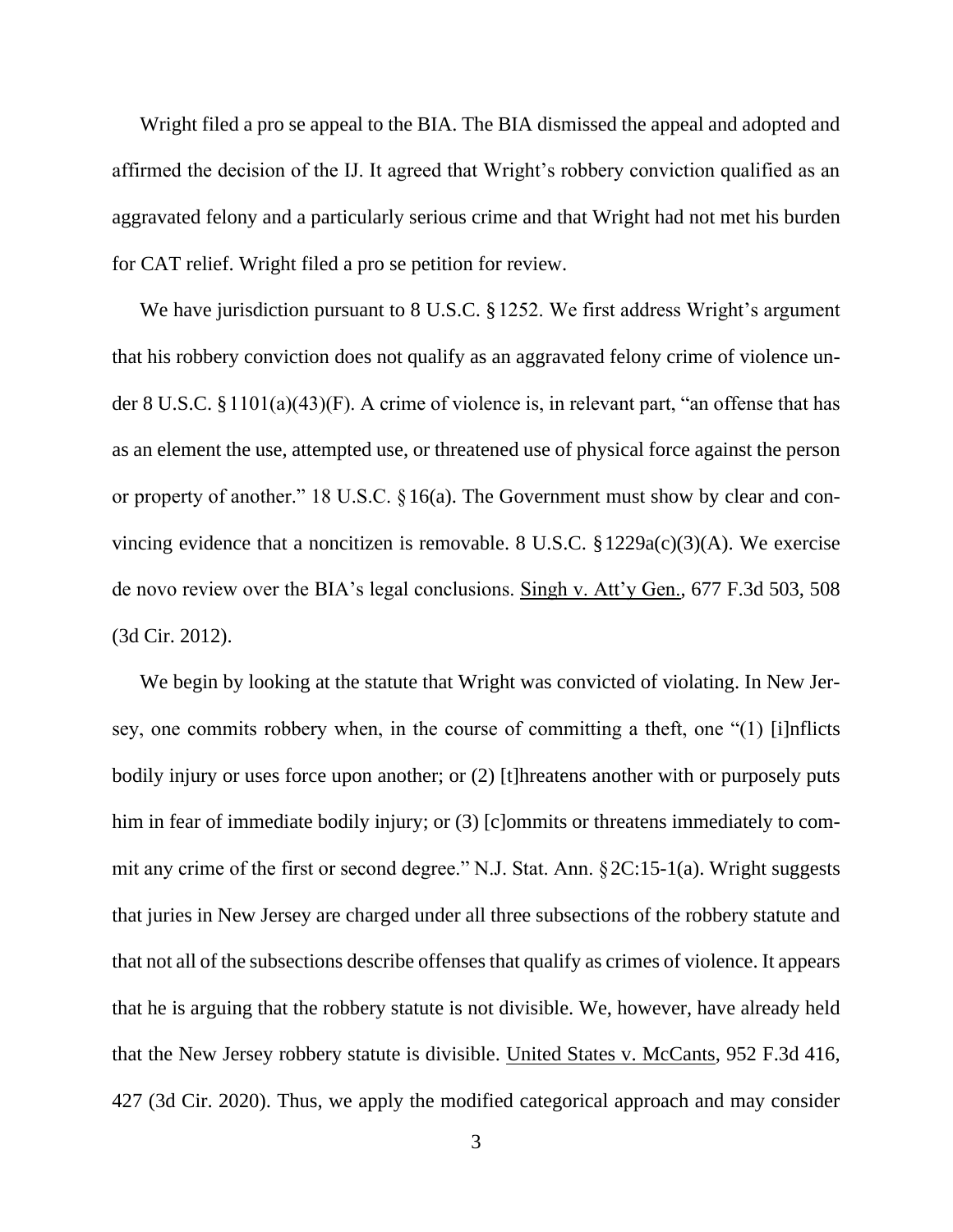those documents in the administrative record such as the indictment and judgment of conviction to determine upon which subsection of the robbery statute Wright's conviction was based. See id.<sup>2</sup>

As noted by the BIA, Wright's judgment of conviction reflects that he was convicted of first-degree robbery. A robbery is graded as a crime of the first degree "if in the course of committing the theft the actor attempts to kill anyone, or purposely inflicts or attempts to inflict serious bodily injury, or is armed with, or uses or threatens the immediate use of a deadly weapon." N.J. Stat. Ann. §2C:15-1(b). In count one of the indictment, Wright was charged as having committed a theft and having used force, inflicted bodily injury, threatened bodily injury, or purposely put the victims in fear of bodily injury while armed with or threatening the immediate use of a deadly weapon. A.R. at 371. Wright was convicted of this count. This is clearly an offense that has the use, attempted use, or threatened use of force as an element. See 18 U.S.C. §16(a).

Wright appears to assert in his brief that the jury in his criminal case was instructed on all three subsections of  $\S 2C:15-1(a)$  and that subsection (a)(3)—threatening to commit a crime of the first or second degree while in the course of committing a theft—would not qualify as a crime of violence. Wright did not exhaust this argument in his brief before the BIA. See A.R. at 3 (noting that Wright did not identify any error with the IJ's determination that his conviction constitutes an aggravated felony crime of violence)  $\&$  15–29 (Wright's

<sup>&</sup>lt;sup>2</sup> Wright argues that the IJ and BIA did not use the categorical approach because they mentioned the facts of his crime. Those discussions, however, were part of the analysis of whether Wright's conviction qualified as a "particularly serious crime" and not whether it qualified as an aggravated felony crime of violence.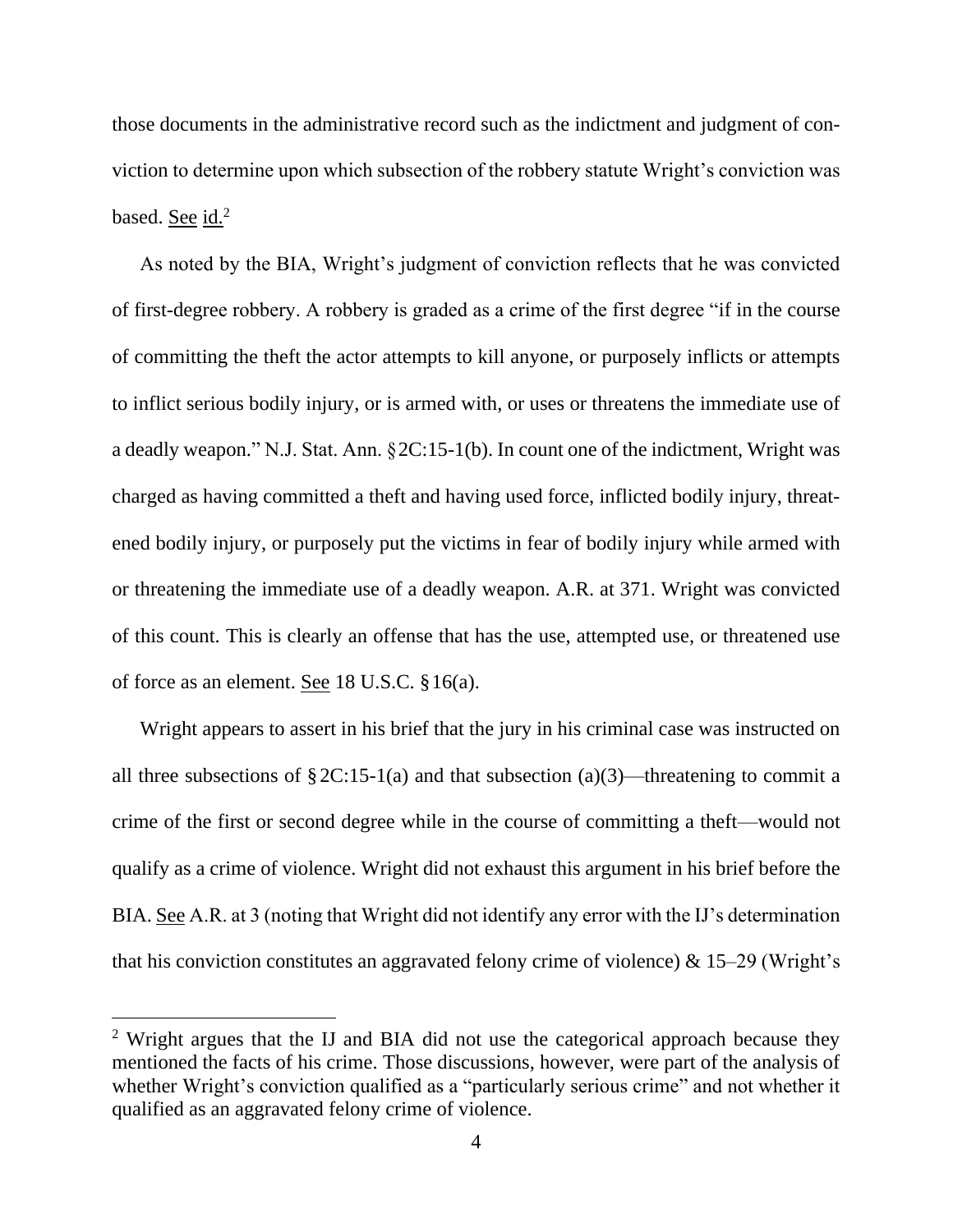brief). Thus, we lack jurisdiction to consider it. See 8 U.S.C. §1252(d)(1) (providing that a court may review final order of removal only if "the alien has exhausted all administrative remedies available to the alien as of right"). Moreover, the documents Wright submits to support this argument are simply excerpts from other cases and do not establish that his jury was instructed on all three subsections.

Wright also asserts in his brief before us that (1) the principal participant in the robbery is still at large; (2) one victim testified that Wright did not rob him or put him in fear of his life; and (3) one victim refused to name Wright as the robber. However, Wright's conviction is final for immigration purposes, see Paredes v. Att'y Gen., 528 F.3d 196, 198-99 (3d Cir. 2008), and cannot be challenged in his immigration proceedings. Moreover, none of these assertions undermines Wright's conviction.

Having determined that Wright is removable, we turn to his challenge to the denial of his request for CAT relief.<sup>3</sup> To be eligible for deferral of removal under the CAT, Wright needed to demonstrate that it is more likely than not that he would be tortured if removed to Jamaica. 8 C.F.R. §§1208.16(c)(2); 1208.17(a). He also needed to show, inter alia, that the torture would be inflicted by or with the acquiescence of a public official. Roye v. Att'y Gen., 693 F.3d 333, 341 (3d Cir. 2012).

<sup>&</sup>lt;sup>3</sup> As an aggravated felon convicted of a "particularly serious crime," Wright was ineligible for cancellation of removal, asylum, withholding of removal, and withholding of removal under the CAT; he could only apply for deferral of removal under the CAT. See 8 U.S.C. §§1158(b)(2)(A)(ii), (B)(i); 8 U.S.C. §1231(b)(3); Bastardo-Vale v. Att'y Gen., 934 F.3d 255, 261 (3d Cir. 2019) (en banc) (recognizing that  $\S 1158(b)(2)(B)(i)$  "automatically designates aggravated felonies as particularly serious crimes"); 8 C.F.R. §1208.16(d).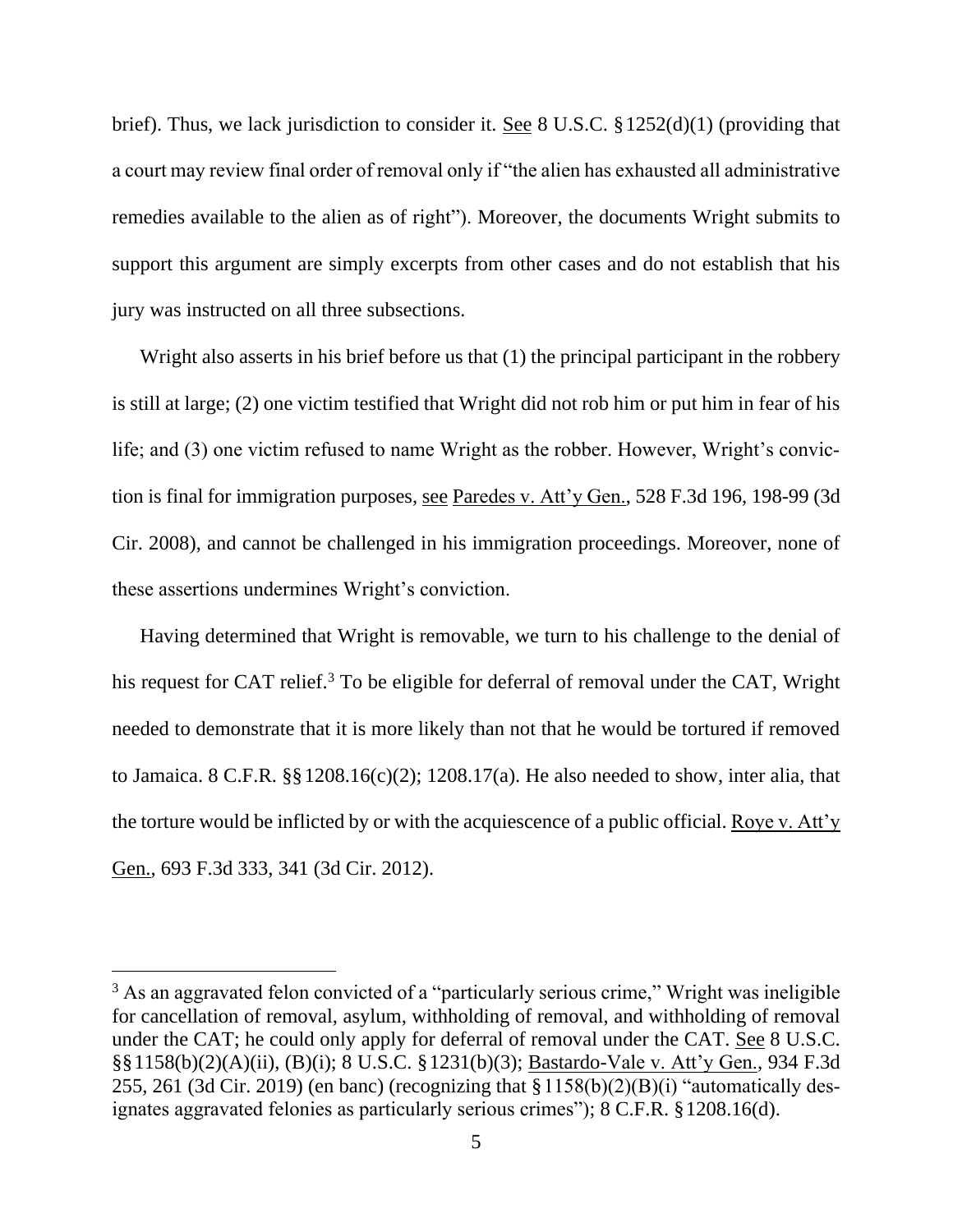In evaluating a CAT claim, the agency must first determine whether it is more likely than not that the applicant would be tortured if removed. This question involves both a factual finding of what is likely to happen to the applicant and the legal question of whether it constitutes torture. Quinteros v. Att'y Gen., 945 F.3d 772, 786-87 (3d Cir. 2019). The agency then determines how public officials will respond, including whether public officials will acquiesce in any torture. Id. at 786. We review the agency's factual findings for substantial evidence. Thus, its findings "are conclusive unless any reasonable adjudicator would be compelled to conclude to the contrary." Nasrallah v. Barr, 140 S. Ct. 1683, 1692 (2020) (quoting 8 U.S.C. §1252(b)(4)(B)).

Wright has not shown that the record compels a finding that he is entitled to CAT relief. Before the IJ, Wright testified that his father, uncle, and cousins were killed in Jamaica due to his family's political affiliations. Wright asserted that his father was shot by people affiliated with another political party, and a police officer said his father could not be taken to the hospital. Instead, the police officers allegedly shot his father. In 2000, Wright's teenage cousin was shot and killed. Another cousin was later killed in 2008. Wright argued that he would likewise be killed if removed to Jamaica and that the police would not protect him.

Wright's mother testified that she was told that Wright's father was shot by other neighborhood people and then the police picked him up and shot him to death. She said he was shot due to a turf conflict and political conflict. When asked on cross-examination how she knew that the police shot Wright's father, she explained, "[w]ell it was said that he wasn't dead, he got shot in his back while he was running away and then people said that they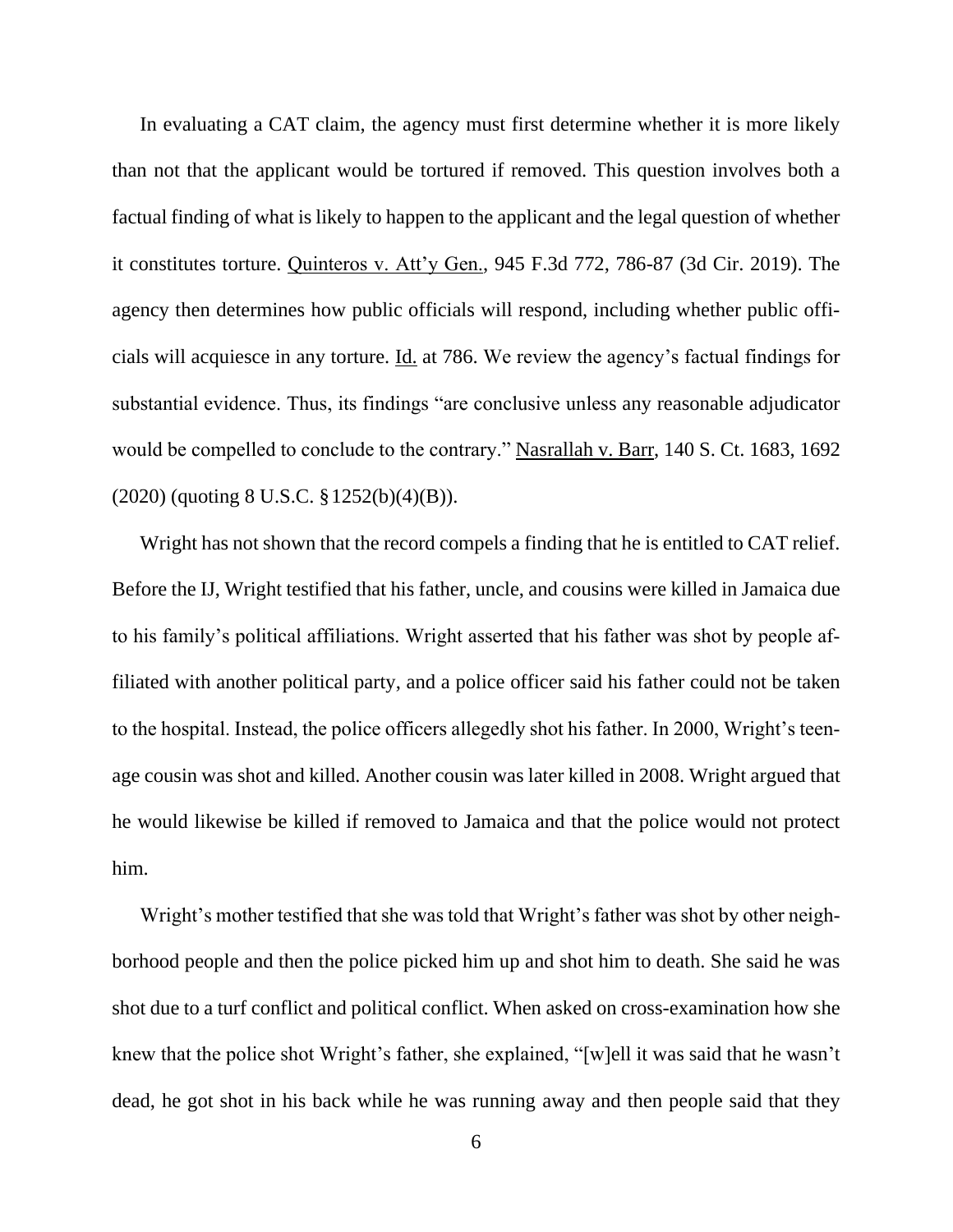heard a gunshot when the police move off and then by the time we go to the hospital they said he was dead." A.R. at 250–51. She also stated that Wright's uncle was killed by someone from the next neighborhood because of where he lived. She did not believe there was any political motive to his shooting. The killing of one of Wright's cousins she attributed to a turf war because the killers lived in the same area. The other cousin was allegedly killed by friends that became enemies.

The IJ found that Wright was credible and had corroborated his testimony. She noted, however, the differing reasons that Wright and his mother gave for his father's death as well as the fact that the last of the murders occurred twelve years earlier. She determined that Wright had not shown past torture or a threat of future torture.

The BIA agreed with the IJ that Wright had not shown that it was more likely than not that he would be tortured with the acquiescence of a public official if removed to Jamaica. It noted that Wright's mother provided a different reason for his father's death. It determined that Wright had not demonstrated that he had been tortured in the past and that the high rate of crime in Jamaica did not show a specific risk of future torture as to Wright.

In his brief, Wright argues that the BIA misinterpreted his mother's testimony and assumed that the turf wars were not political. He asserts that his father was killed by a police officer for political reasons but admits that this is hard to prove. However, regardless of the reasons for his father's death over 35 years ago or his relatives' deaths over 12 years ago, Wright has simply not shown that the record compels a finding that he will more likely than not be tortured with the acquiescence of a public official if removed to Jamaica. Nasrallah, 140 S. Ct. at 1692. He has not provided compelling evidence that he would be